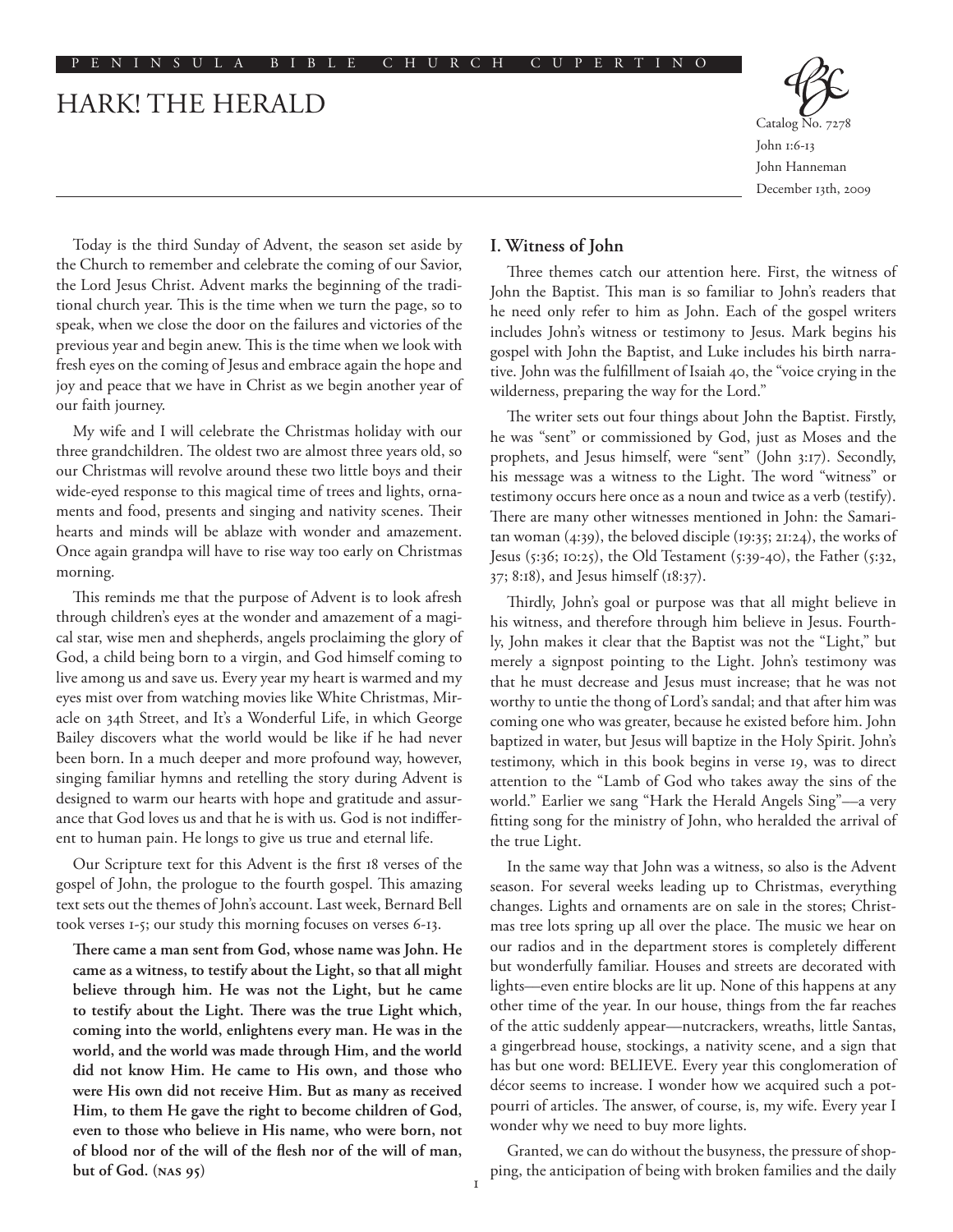sales reports. But for a time during Advent season, everything changes. No matter if the words "Merry Christmas" or "Baby Jesus" are not spoken, or if the lyrics to "Joy to the Word" or "O Come, All Ye Faithful" are not sung, or the public display of crèche scenes is forbidden by law, everyone knows why Christmas exists. Once a year, every year, Advent gives witness to the fact that something remarkable, something special and life-changing happened in human history—and everybody knows what that is. As Rikk Watts reminded us at our recent singles retreat, Christianity is not an idea or a philosophy, but an event.

## **II. The Coming of the True Light**

The second theme that captures our attention is that the true Light came into the world. "Light," used four times in our text, refers back to verse 4: "in Him was life, and the life was the Light of men." John is equating the Light with the Word. The Word that was with God in the beginning, the Word that was God, the Word that was the agent of creation now has come into the world. As John will say in verse 14, "the Word became flesh and dwelt among us." Or, as Eugene Peterson put it so beautifully, God "moved into the neighborhood" (*The Message*).

The Word that became flesh is the true light. Throughout history there have been other lights: people who have spoken the word of the Lord, people who have called upon the Lord, people who have called men to repent and turn to God, like John the Baptist. But when the Word became flesh, the true Light came into the world. All other lights are secondary and provisional. Some lights are even misleading and false. But the true Light is "the Light," because this Light is the ultimate self-disclosure of God to man and this Light is life-giving. No other light has the ability to give life to men. No one has life in himself, except the true Light, the God who became a man.

James Finley put it this way: "The world is the place where we meet God because it is the place where God meets us in the person of Jesus Christ. Christ did not merely inhabit human flesh; he became flesh. He made himself, as God, to be one with humanity in the concrete historical realities of human life."1

Advent is the time of year when we retell, repeat and relive the story of how the Word, the Light, Jesus, entered into the world of humanity. God did not come in a spaceship or an airplane. He did not come as a nine-foot tall mighty warrior. He did not come in a grand procession. He was conceived supernaturally to a teenage girl and entered the world as a baby born to two obscure people finding shelter among the habitation of animals. There was no hospital, there were no grandmas and grandpas, no passing out of cigars. All that was heard was the squeal of new life, joined with the moaning of oxen. God came in the form of a 7 pound baby with dirty diapers.

T. S. Eliot has a striking verse in his poem Ash Wednesday that captures the absurdity, the ridiculousness and hilarity of God's entrance into humanity:

The Word without a word, the Word within The world and for the world; And the light shone in darkness and

Against the Word the unstilled world still whirled About the centre of the silent Word.

The Word without a word; the silent Word. Eliot is saying that the Word that was in the beginning present with God, the Word that was eternal and divine in relationship with God, the Word that was the expression of God, this Word entered the world as a baby who could not speak a word. But this silent Word became the center of the whirling world. It is difficult to grasp the reality of the incarnation. Who would conceive of such a plan? Who can fathom this mystery? What does this say about God? At this point we cease being theologians and become worshippers in awe and amazement.

What evokes awe and wonder for us? Certainly creation does. Growing up in Nebraska, there was no oceanfront property. As a boy I saw pictures of oceans and read about them, but I never saw an ocean. When I moved to California at 22, every time I drove within sight of the ocean it took my breath away. It still does today. When we are at the beach I never tire of watching the sunset.

How about watching the birth of a child? To me, nothing in creation compares to the wonder and awe I experienced when my children were born. Watching the arrival of my children, seeing them for the first time and holding them in my arms was marvelous beyond words.

But even that pales in comparison to the arrival of the Christchild. Advent affords us the opportunity to reflect again on the glory of the incarnation. We read about Jesus, study about Jesus and talk about Jesus, but Advent, more than any time of the year, simply evokes adoration. It still takes our breath away and re-centers our whirling world around God.

## **III. The Light Shines and Forces a Response**

The third theme that John stresses is that when the true Light came into the world, it was so bright that it forces a response from every person. Every one must make a choice either to reject the Light or receive the Light.

John continues to draw on the imagery from Genesis 1. In the beginning the earth was in darkness: "The earth was formless and void, and darkness was over the surface of the deep … God said, "Let there be light"; and there was light. God saw that the light was good; and God separated the light from the darkness" (Gen  $1:2-4$ ).

When the true Light came into the world, the world was again in darkness, not physically but spiritually. In John's gospel the world is portrayed as humanity in rebellion against God, living separate and apart from God. The life of God cannot grow or be supported in spiritual darkness, just as plant life cannot grow without the light of the sun. Light is necessary to support life.

But God loves the world, and so he spoke the Word into the world just like he did the sun: "let there be light." This Light was his very own son who was always with him. This Light was not a flashlight or a light bulb. The true Light is of such magnitude that it shines like the sun, illuminating every person on the planet.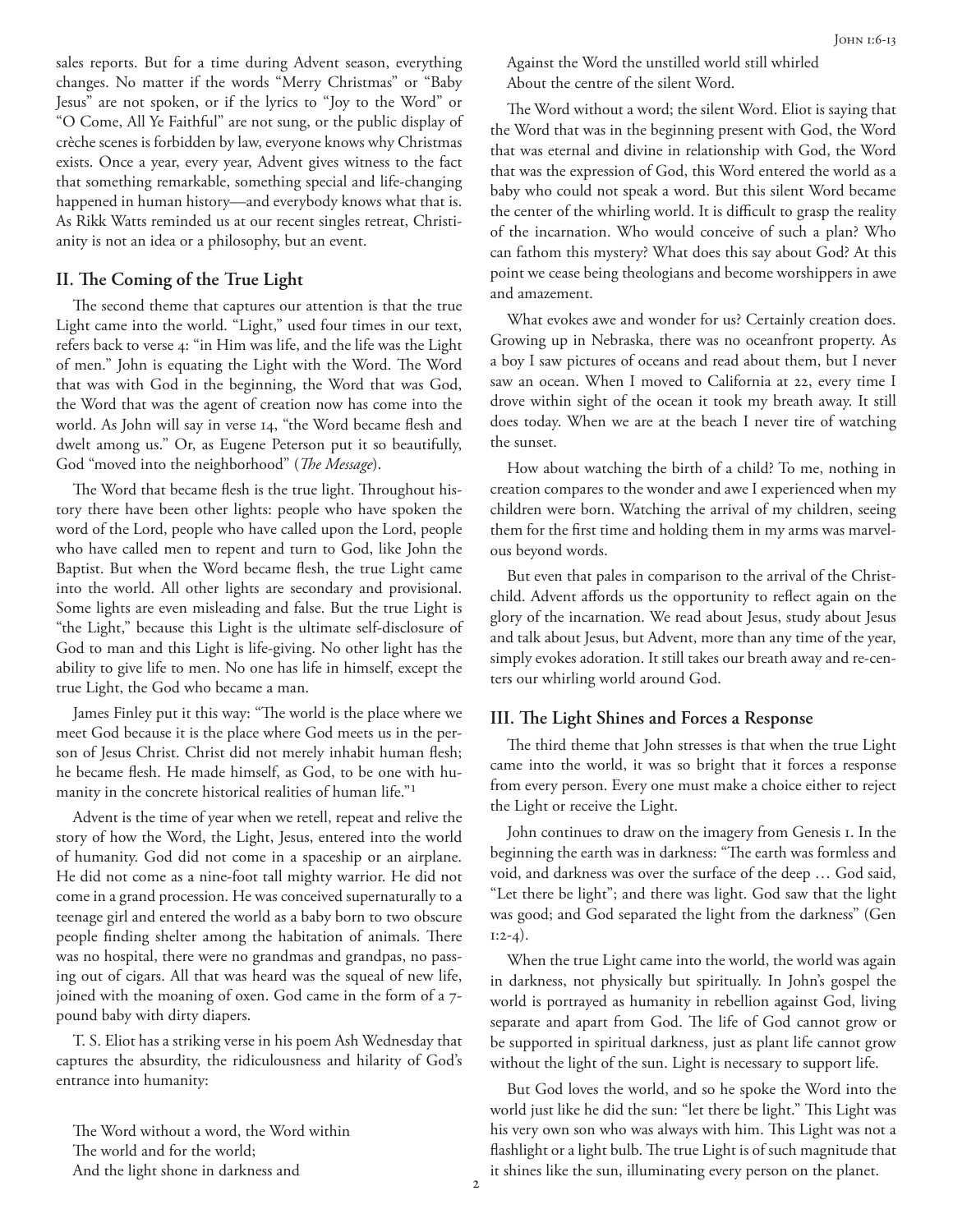#### Hark! The Herald

The word "enlighten" (v 9) is the same word that is translated "shine" in verses 5. The Light shines in the darkness. The Light enlightens every man. Man cannot ignore the Light just as man cannot blot out the sun. This Light is the Light of the world. This Light is life-giving. Every person must respond, to reject or receive, to hate or love the Light.

One response is to reject the Light. This is what happened when the true Light came to earth. John says that the Light came into the very world that he created but the world did not know him, did not recognize him. Imagine arriving at the home of your children, your very own offspring, and having the door slammed in your face!

The Word came to "his own," i.e., either his own people, Israel, or his own creation. John probably intends both meanings. Israel had a long history with God. God had been faithful to his people for centuries, despite their idolatry and unfaithfulness, and he continually promised them a savior, a son of David. Israel had anticipated a light shining in the darkness. But when Jesus came to the Jews, they rejected him. He didn't match their expectations.

However, Israel represents all of us. We want a God who will give us what we desire, and when he doesn't come through we reject him, we close the door in his face. We are a fallen humanity shrouded in darkness. No matter how brilliant, accomplished, talented or wealthy one becomes, he or she is still in darkness. One only has to follow the news surrounding Tiger Woods to realize that one can gain the whole world but not dispel the darkness in the heart.

Even though the darkness robs humanity of life and produces death, the world still hates and abhors the Light. The world prefers darkness and chooses darkness. Why? Because "men loved the darkness rather than the Light, for their deeds were evil. For everyone who does evil hates the Light, and does not come to the Light for fear that his deeds will be exposed" (John 3:19-20).

Today the Chinese government is cracking down on the vibrant house church movement. Last week, according to the San Jose Mercury news, the police descended on The Golden Lamp Church, a church built to accommodate 50,000 worshippers, "smashing doors and windows, seizing Bibles and sending dozens of worshipers to hospitals with serious injuries." The co-pastors are in jail, the gates to the church are locked, and an armored vehicle sits outside. Why? Because the world hates the Light.

The world of darkness is a world we know very well. All of us have experienced the darkness in some way or another. A few weeks ago I visited my home in Lincoln, Nebraska, where I went to college. One afternoon I walked around the campus that was my home some 40 years ago. It was a very emotional and difficult time for me. I remembered the darkness of those days when I did not know the Lord. I wondered how my world got so dark. How did I get so lost? John tells us: it is because we reject the Light and choose the darkness.

The good news, the great news, the fantastic news of Advent is that the darkness cannot extinguish the Light, the darkness cannot overcome it. All attempts to extinguish the Light only cause it to grow brighter. When the Light shines, some reject it. But there is another response, and that is to love the Light, to receive the Light. John uses the verb "receive" 46 times in his gospel. This word is synonymous with the verb "believe," which occurs a staggering 98 times in John. To receive the Light is to believe in Jesus, to believe that this one is the Word and the true Light. To receive the Light is to have life instead of death. This is the reason for the incarnation, and the whole point of the gospel.

The result of receiving and believing is that we can become a child of God, born of God. Being born of God is one of the central themes of this gospel. Jesus has a conversation about this with Nicodemus, in chapter 3. Jesus makes it clear that being born a child of Abraham doesn't get you anything. He will tell the religious leadership in very politically incorrect language that they are children of their father the devil.

To be a child of God means we have to be born anew, born again. Every one is born physically, but the rebirth that happens when we receive Jesus is "not of blood nor of the will of the flesh nor of the will of man," or as the TNIV has it, "not of natural descent, nor of human decision or a husband's will." To be a child of God means that we are reborn, we are re-birthed miraculously and supernaturally. The birth of Jesus happened supernaturally, and so too our rebirth is in the end a miracle of God, resulting in new life. Being born of God is not a makeover, but rather becoming something altogether new and different. Once again, God says, "let there be light," and we become a new creation.

Jesus was born into our world so that we could be born into his. Jesus descended into the darkness so that we could ascend into the light. Jesus came to earth so that we could follow him to heaven. In Jesus we exit the world that hates God and enter a family that loves its Father. Jesus is born and we are reborn in him.

Hail the heav'n-born Prince of Peace! Hail the Son of Righteousness! Light and life to all He brings Ris'n with healing in His wings Mild He lays His glory by Born that man no more may die Born to raise the sons of earth Born to give them second birth Hark! The herald angels sing "Glory to the newborn King!"

Advent is the time of year when we respond to the true Light that has come into the world and we receive the Light. The lyrics of a two familiar Christmas hymns give us this encouragement:

No ear may hear His coming, But in this world of sin, Where meek souls will receive him still, The dear Christ enters in. Joy to the World , the Lord is come! Let earth receive her King;

Each day of Advent we hear the message over and over again: Receive the light and life of Jesus. Are you are mired in darkness today? Are you are fearful, confused and doubting? Are you bored? Has your heart has grown cold? The incarnation tells us to come to the Light and receive light and life.